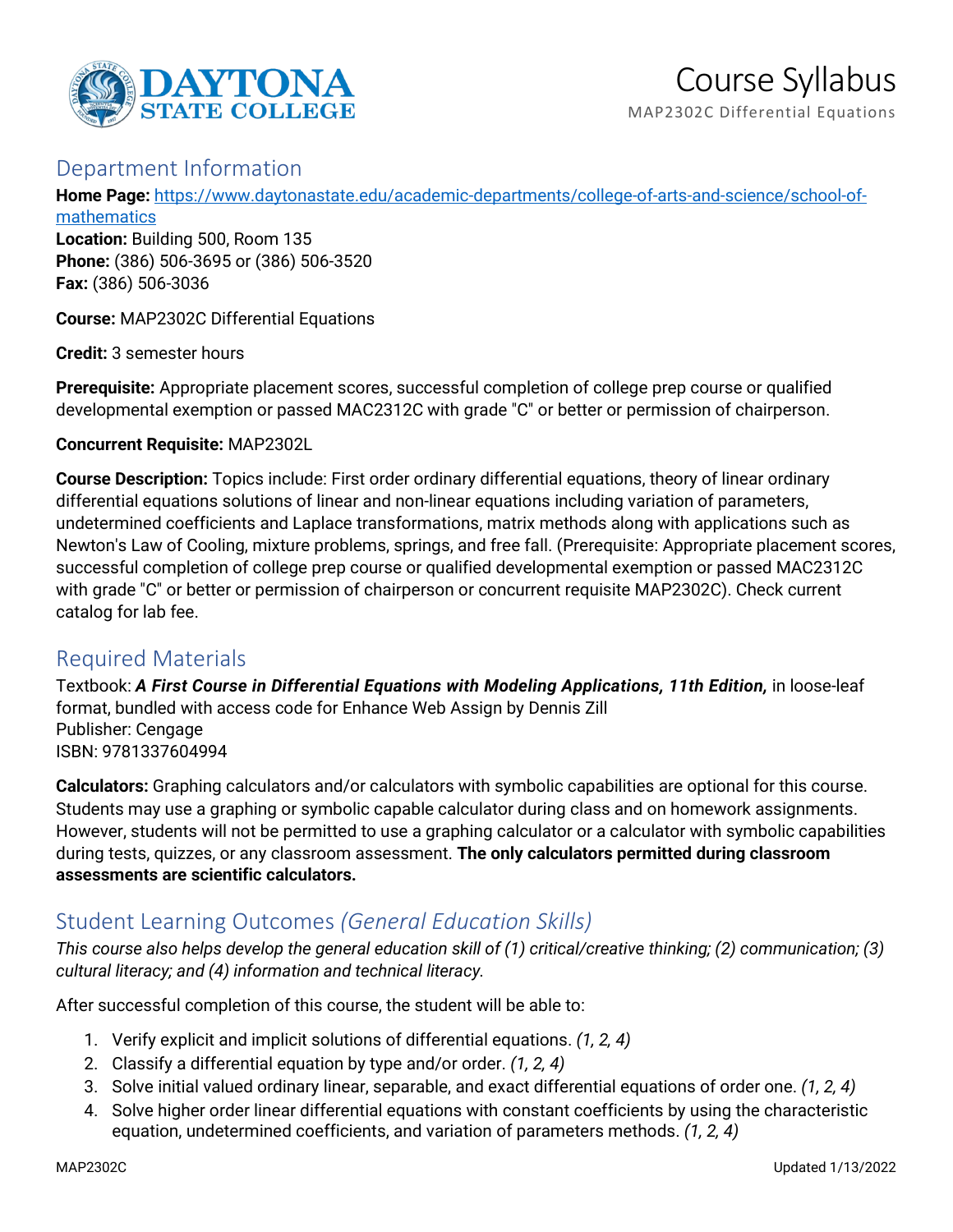- 5. Solve Cauchy Euler equations. *(1, 2, 4)*
- 6. Solve systems of linear differential equations using matrix methods or by elimination. *(1, 2, 4)*
- 7. Solve linear equations with analytic solutions by power series methods. *(1, 2, 4)*
- 8. Use Laplace transforms to solve initial valued differential equations. *(1, 2, 4)*
- 9. Applications of Linear and Non Linear Differential equations such as Newton's Law of cooling, mixture problems, oscillating springs, Population Dynamics, Growth and Decay, Newtonian Mechanics. *(1, 2, 4)*

## Course Chapter and Sections Covered

| <b>Chapter</b> | <b>Sections</b>                              |
|----------------|----------------------------------------------|
| 1              | 1, 2, 3                                      |
| 2              | 1, 2, 3, 4, 5                                |
| 3              | 1, 2, 3 (optional)                           |
| 4              | 1, 2, 3, 4, 5 (optional), 6, 7, 9 (optional) |
| 5              | 1, 2 (optional)                              |
| 6              | 1, 2 (optional)                              |
| 7              | 1, 2, 3, 4                                   |
| 8              | 1, 2                                         |
|                |                                              |

#### Grading Scale and Policy

For more detail on the course grading policy and procedure, you must contact the course's specific instructor.

 $90 - 100$  A  $86 - 89$  B+  $80 - 85$  B  $76 - 79$  C+  $70 - 75$  C  $60 - 69$  D Below 60 F

# Grades

Students may access their final grades by logging onto [my.daytonastate.edu,](https://my.daytonastate.edu/) clicking on My Academics, then My Classes, and finally View My Grades.

# Classroom Policies

**Disclaimer:** This syllabus has been constructed to be as complete as possible, but I reserve the right to alter policies, procedures, and the syllabus as needed with notification to students. Please utilize the course shell in Falcon Online regularly as any changes to the syllabus will be posted there.

**How to Proceed Through the Course:** Students should plan to have three hours of study time per week for each credit hour of class time. Example: When taking a typical 3-credit hour course, students should plan to spend at least 9 hours per week doing coursework and studying for that course regardless of the mode of delivery (online, hybrid, face-to-face).

**Communication:** College email is the official and primary internal communication method of Daytona State College. Employees and admitted students are assigned a Daytona State College email account which serves as the primary mechanism for official communication between College employees and registered students.

MAP2302C Updated 1/13/2022 **Children/Non-Enrolled Individuals in Class:** Individuals who are not registered in the course are not permitted in the class when in session.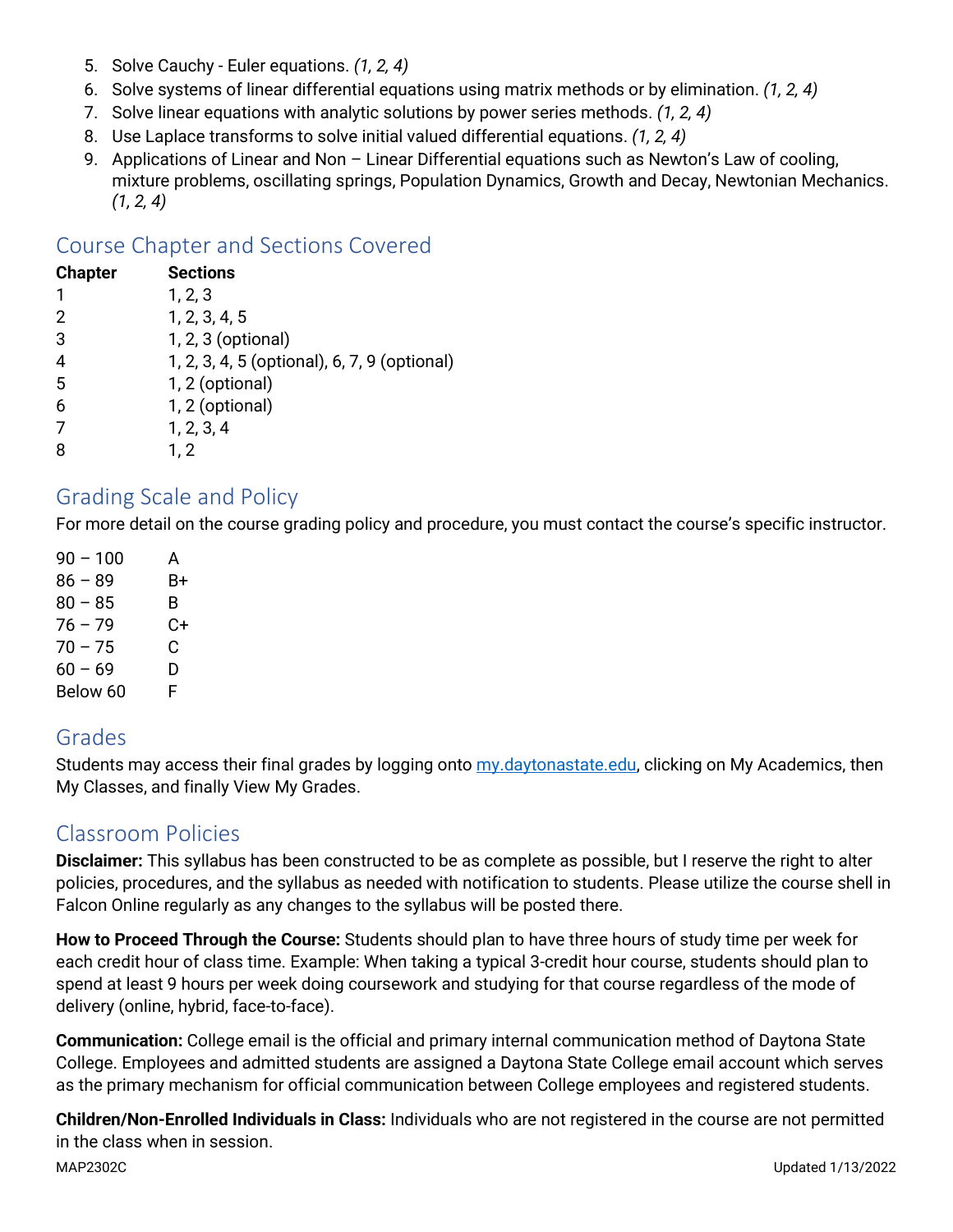**Attendance:** Students who stop attending this class will be withdrawn from the class and receive a final grade of W1 (Withdrawn). Attendance includes participating in online or face-to-face environments as required.

**Classroom Etiquette:** All students should be on time for class. Attend to your needs before entering the room. Students who come late or leave during the class are a distraction to both the instructor and other students. The use of cellular phones and other electronic devices is also a distraction. Please ensure electronic devices are off (or silenced). If an emergency arises, please be courteous to your fellow students and leave quietly. Finally, cell phones, watch alarms, etc. are strictly prohibited during classroom assessment.

**Audit:** Auditing a course means that you wish to attend the classes, but do not wish to receive a grade. It is school policy that no audit will be approved after the drop/add period has ended.

**Incomplete Grade:** A grade of "I" will only be given at the end of this course when the instructor deems that the student has satisfied each of the following:

- 1. Has completed a minimum of 75% of the course work and made every effort to pass the course which includes having a record of good class attendance.
- 2. Has provided the instructor with a legitimate and documented reason for not being able to complete the course work by the end of the semester.
- 3. Has requested in writing from the instructor a grade of "I" prior to the last class period of the semester.
- 4. Has a mathematical chance to pass the course.

If this math course is a prerequisite for another math course, you may not be able to register for that math course until the incomplete is satisfied and a grade is entered.

It is the responsibility of the student to complete the remaining assignments before the incomplete automatically converts to the grade of F, which is 45 days following the end of the term in which the I grade was assigned.

A grade of "I" is only intended for students with unforeseeable circumstances which will result in them not being able to complete the course during the current semester.

**Class Withdrawal Process:** Students can withdraw from this class prior to the date listed in the Academic Calendar. It is not necessary to have approval from the instructor to withdraw from the course, but you should discuss the situation with the instructor prior to any action. Many times, issues and concerns can be resolved with communication. Please review the Refund/Repayment Policy in the current college catalog and check with the **Financial Aid** office to determine how the withdrawal might affect your current and future financial aid eligibility. The steps for withdrawal from a class can be found on the [Student Falcon Self-Service InfoGuide](https://library.daytonastate.edu/student-falcon-self-service/home) (https://library.daytonastate.edu/student-falcon-self-service/home) under Drop Classes.

**Reinstatement Procedures and Instructions:** Students who are dropped from a class due to non-payment, nonattendance, or other process and wish to be reinstated should make a request following the [Class](https://www.daytonastate.edu/enrollment-information/index.html)  [Reinstatement Procedure](https://www.daytonastate.edu/enrollment-information/index.html) (https://www.daytonastate.edu/enrollment-information). Students are advised to speak with Enrollment Services to ensure the reason for the drop is resolved.

**Student Rights & Responsibilities:** Students are responsible for reading and following all college policies outlined in the current Student Handbook. Some of the most important are summarized below. The Handbook can be accessed on the [Student Resources](https://www.daytonastate.edu/student-resources) webpage (https://www.daytonastate.edu/student-resources) under the Student Resources left navigation menu.

**Sensitive Materials:** Course content aims to enable students to reach course goals and objectives. As such, students may be introduced to a wide range of topics and ideas that differ from familiar understandings and beliefs. Some content may be considered sensitive or offensive or disturbing (or all the above) by some students.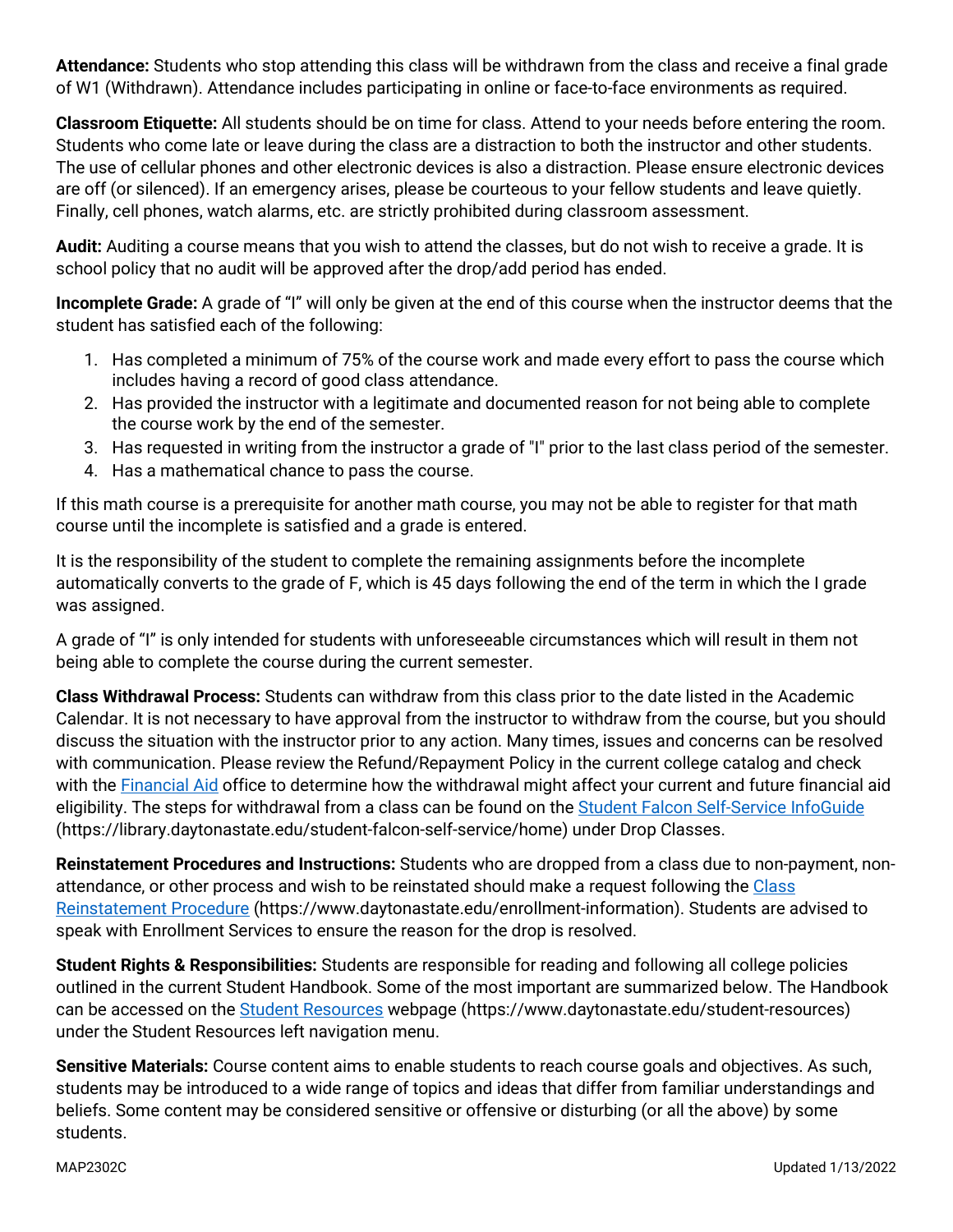**Recording:** Students may record video or audio of a class lecture for a class in which the student is enrolled for their own personal educational use. A class lecture is defined as a formal or methodical oral presentation as part of a college course intended to present information or teach enrolled students about a particular subject.

Recording class activities other than class lectures, including but not limited to lab sessions, student presentations (whether individually or part of a group), class discussion (except when incidental to and incorporated within a class lecture), clinical presentations such as patient history, academic exercises involving student participation, test or examination administrations, field trips, private conversations between students in the class or between a student and the faculty member, is prohibited. Invited guest speakers may be recorded with their consent. Recordings may not be used as a substitute for class participation and class attendance and may not be published, posted, or shared without the written consent of the faculty member. Failure to adhere to these requirements may constitute a violation of the Student Code of Conduct.

**Academic Integrity:** To preserve academic excellence and integrity, the College expects you to know, understand, and comply with the Academic Integrity Policy, which prohibits academic dishonesty in any form, including, but not limited to cheating and plagiarism. The grades you earn must be based upon your own work and must accurately reflect your own knowledge and skills.

An instructor who finds that a student has violated Academic Integrity may apply an academic consequence ranging from a zero percent for the assignment, up to and including failure for the entire course. Violations may be reported to the academic department chair for review and/or referred to the Judicial Affairs for appropriate disciplinary resolution. Visit the [Student Services Departments](https://www.daytonastate.edu/student-service-departments) page (https://www.daytonastate.edu/student-service-departments) for more information about Academic Integrity and the appeal process.

**Honor Pledge:** "I, as a member of the DSC community, pledge that I will neither give nor receive unauthorized aid in my work nor will I present another's work as my own, nor will I tolerate anyone who does." View the Student Handbook for more information.

#### Forms of Academic Dishonesty

**Cheating:** Cheating can be defined as: receiving or giving unauthorized assistance on a quiz, test, exam, paper, or project or unauthorized use of materials to complete such; collaborating with another person(s) without authorization on a quiz, test, exam, paper, or project; taking a quiz, test, or exam for someone else or allowing someone else to do the same for you.

**Plagiarism:** Plagiarism can be defined as: submitting work in which words, facts, or ideas from another source are used without acknowledging that the material is borrowed whether from a published or unpublished source. For specific information on how to document information from other sources, students should check with their instructors, academic departments, or a recognized writing manual, such as MLA or APA.

**Self-plagiarism:** When students turn in the same assignment for two different classes, they are selfplagiarizing. This rule also applies to sections of an assignment. Not only does 'repurposing' assignments deny students the opportunity to learn, but also it is not fair according to the college's standards. Because of this, self-plagiarizing is coined 'double-dipping,' which leads to devaluation of grades and therefore, a devaluation of the College. Daytona State College prohibits self-plagiarism.

**Online Academic Integrity Violations:** These violations include but are not limited to the following: sharing your Falcon Online password, working on an assignment with someone else when it is supposed to be done on your own, looking at someone else's work while taking a quiz or exam, using a cell phone to share quiz or exam information, revising a paper that was found on the Internet, or submitting a paper purchased form a website.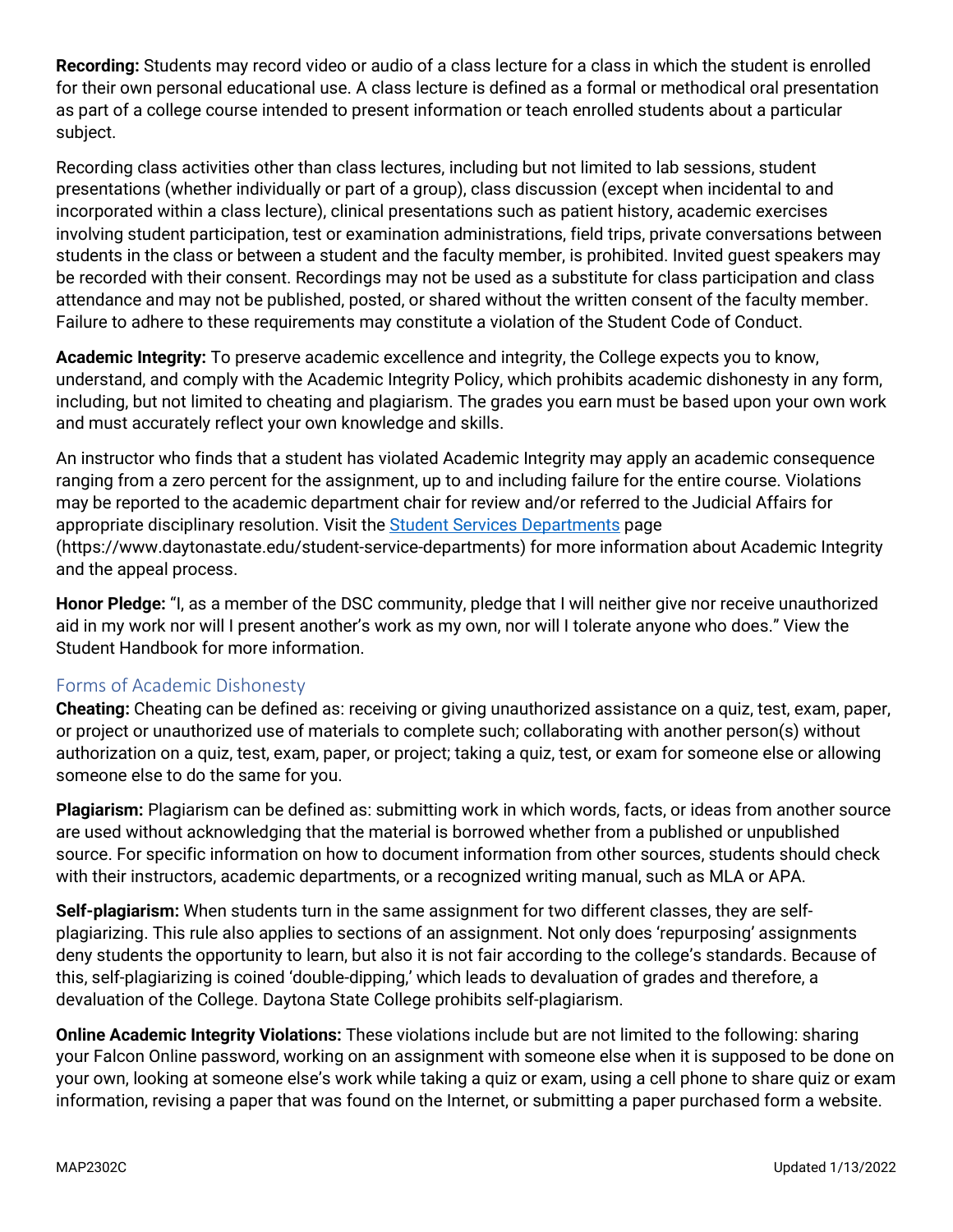**Fabrication:** Fabrication can be defined as listing sources in a bibliography that one did not actually use in a written assignment; presenting false, invented, or fictitious data/evidence in a written assignment.

**Other Academic Misconduct:** Other Academic Misconduct might include, but is not limited to:

- In a testing situation, conduct, such as, looking at a classmate's test, talking to a classmate, or leaving the classroom without the instructor's or proctor's permission.
- Obtaining help while taking online tests or quizzes in the form of another person consultation, Googling for answers, texting, or using other social media.
- Obtaining part or all of a test by theft/purchase OR selling /giving part of all of a test to someone else.
- Soliciting someone to impersonate you online or in a classroom setting.
- Entering an office or building for the purpose of changing a grade on a test, assignment, or in a grade book or for the purpose of obtaining a test.
- Altering or attempting to alter academic records of the College which relate to grades; being an accessory to same.

**Microsoft Office:** Microsoft Office 365, with 1TB of OneDrive storage, is available to enrolled Daytona State College students. Students are provided a college email address that serves as the student's official source for college communication. In addition to email, Office 365 provides students with shared calendars, the ability to create and edit documents online, team sites, and other collaboration tools. Whether you work on a PC, Mac, tablet, or phone, you will have a consistent experience across all your devices. The service includes online versions of Word, PowerPoint, Excel, Teams, OneNote, and OneNote Class Notebook. For more information about Office 365, visit the [Help Desk](https://www.daytonastate.edu/help-desk/) webpage (https://www.daytonastate.edu/help-desk/) and click on Office 365.

**Student Evaluation of Instruction:** Every semester for every course, you have the opportunity to give your instructors feedback on your experiences in class. Instructors use your feedback to make informed decisions about how they teach their courses. Understanding student perceptions and experiences is a part of how we improve teaching across the college. Student evaluations of instruction are also an important element of the faculty evaluation process, which is why collecting a broad, representative, and valid data set is important. What this means is the more students who participate, the better the feedback.

You'll receive email with instructions near the end of the semester. You have about two weeks before the evaluation window closes. You can find the Course Evaluation window for each semester in the Academic Calendar on Daytona State College's website menu under Academics. Your course evaluation link is unique, and evaluations are anonymous. Additionally, evaluations are anonymous, and instructors only see summaries after grades are posted.

**Class expectations:** This is a college credit course. All papers and communications related to the course must be written using proper grammar, spelling, and punctuation. Abbreviations, phrases, et cetera, that may be acceptable in emails between friends or on discussion boards outside of this course are not acceptable.

Any written communication received without following the standards of proper English will adversely affect your grade. This course also helps develop the general education skills of critical thinking, computation, and computer literacy.

**Student Rights & Responsibilities:** Students are responsible for reading and following all college policies outlined in the current Student Handbook. The Handbook can be accessed on the [Student Resources](https://www.daytonastate.edu/student-resources) webpage (https://www.daytonastate.edu/student-resources) under the Student Resources left navigation menu.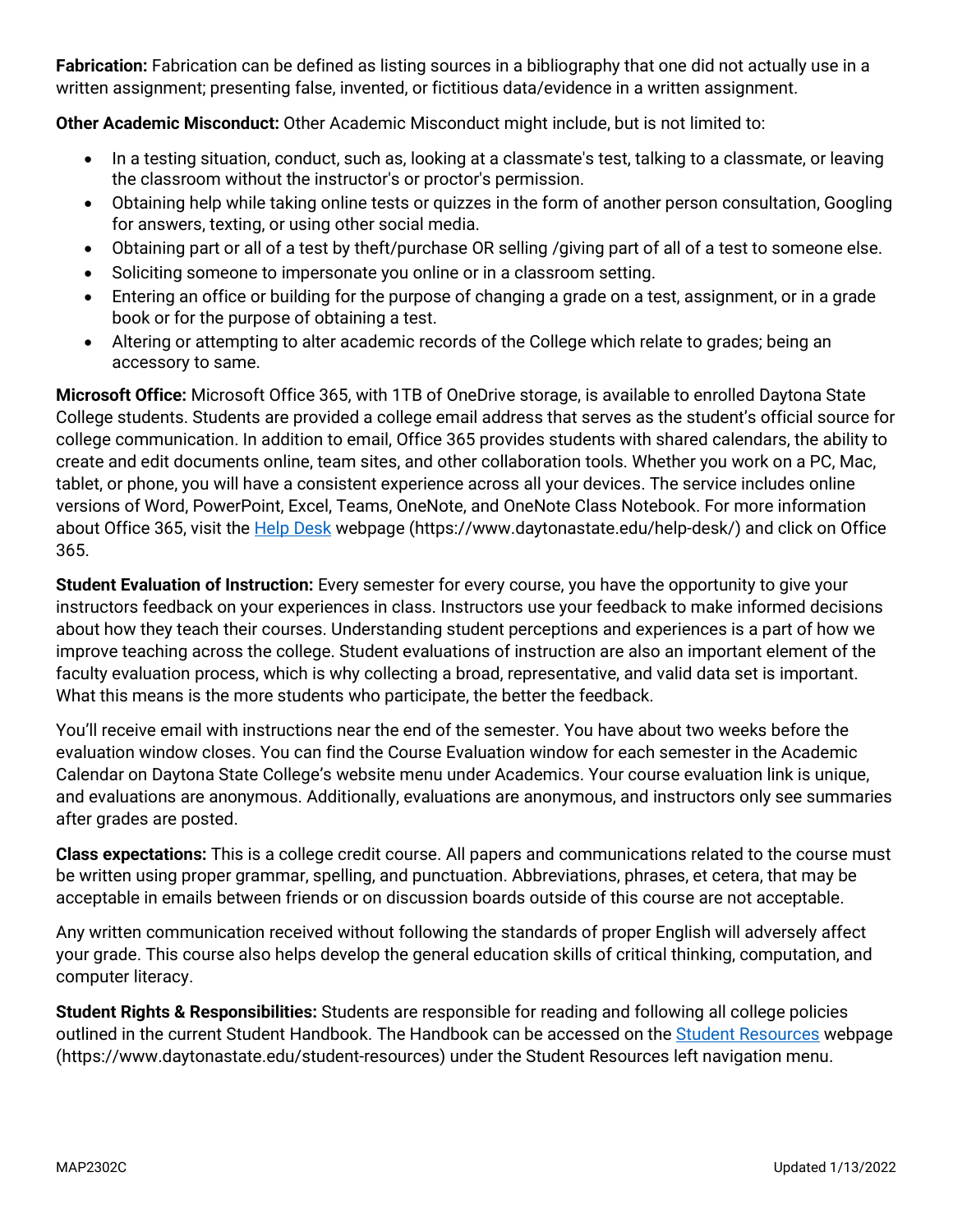### Support Services

**Counseling and Accessibility Services:** Counseling and Accessibility Services (CAS) provides tools and resources to students with documented disabilities. Students who self-disclose a disability and provide the required documentation to the CAS Office can receive confidential and reasonable accommodations to assist in their academic success. If you need accommodations, please contact the CAS Office at (386) 506-3038.

To call Florida Relay dial 7-1-1 or the appropriate toll-free number: 1-800-955-8771 (TTY), 1-800-955-8770 (Voice). Counseling Services are available on campus to help students by providing confidential short-term counseling and linking them to local community mental health professionals for long-term assistance when needed. Please call (386) 506-3038 for more information. Visit the [Counseling and Accessibility Services](https://www.daytonastate.edu/student-service-departments/counseling-accessibility/) webpage (https://www.daytonastate.edu/student-service-departments/counseling-accessibility/) for more information.

**Veterans:** If you are currently serving or have ever served in the U.S. Military, please feel free to visit the Veterans Center in the Building 100, Room 205 for any assistance or phone (386) 506-3653. Please visit the [Veterans Services](https://www.daytonastate.edu/veterans-services) webpage (https://www.daytonastate.edu/veterans-services) for more information.

**Academic Support Center:** The Academic Support Centers (ASC) assist students on every campus to achieve their potential by providing the resources they need to become successful, independent learners. Visit the [Academic Support Center](https://www.daytonastate.edu/library-and-tutoring/academic-support-center/index.html) webpage (https://www.daytonastate.edu/library-and-tutoring/academic-supportcenter/) for more information or email [ASC@DaytonaState.edu.](mailto:ASC@DaytonaState.edu)

**Writing Center:** For assistance with all stages of the writing process, please visit the [Writing Center](https://www.daytonastate.edu/library-and-tutoring/writing-center/) webpage (https://www.daytonastate.edu/library-and-tutoring/writing-center/). Appointments are recommended.

**Library and Research Services:** The Daytona State Library offers a variety of services and resources to support your academic success. Visit the *library website (https://library.daytonastate.edu)* to learn more.

**Technical Support:** Tech support is available for FalconMail, printing, web usage, Falcon Online, and more. Students may call (386) 506-3950 or email [HelpDesk@DaytonaState.edu.](mailto:HelpDesk@DaytonaState.edu) Information can be found on the [Help Desk](https://www.daytonastate.edu/help-desk/) webpage (https://www.daytonastate.edu/help-desk/). General help information for using Falcon Self-Service can be found in the [Student Falcon Self-Service Help Guides](https://library.daytonastate.edu/student-falcon-self-service) (https://library.daytonastate.edu/student-falcon-self-service).

For Falcon Online 24/7 support of course tools, view Help/Resources on the Falcon Online navbar or call the Helpdesk at (386) 506-3950, option 2. General help information for [Falcon](https://library.daytonastate.edu/falcononline) Online can be found in the Falcon [Online for Students](https://library.daytonastate.edu/falcononline) InfoGuide (https://library.daytonastate.edu/falcononline).

**DSC Alert:** Daytona State College has a mass notification system, DSC Alert. It's a multi-modal mass notification system that enables DSC to quickly send critical information to the College community via text, phone, and email during an emergency. Students also may receive non-emergency (outreach) communication including information on Registration, Financial Aid, College events, and other messages intended to make the enrollment process easier and improve your DSC experience. All DSC students are automatically opted into DSC Alert when they begin classes and will receive this service at no charge.

It's important to keep your phone number current in the DSC system. To update your phone number, log in to Falcon Self-Service from the MyDaytonaState portal and select My Profile > Contact Info.

For more information, please contact **DSCAlert**@DaytonaState.edu.

#### **The Center for Women and Men:**

- **CCAMPIS (Child Care Access Means Parents in School):** Assists eligible students with childcare.
- **New Directions:** Access to financial assistance for tuition, books, uniforms, and/or equipment for